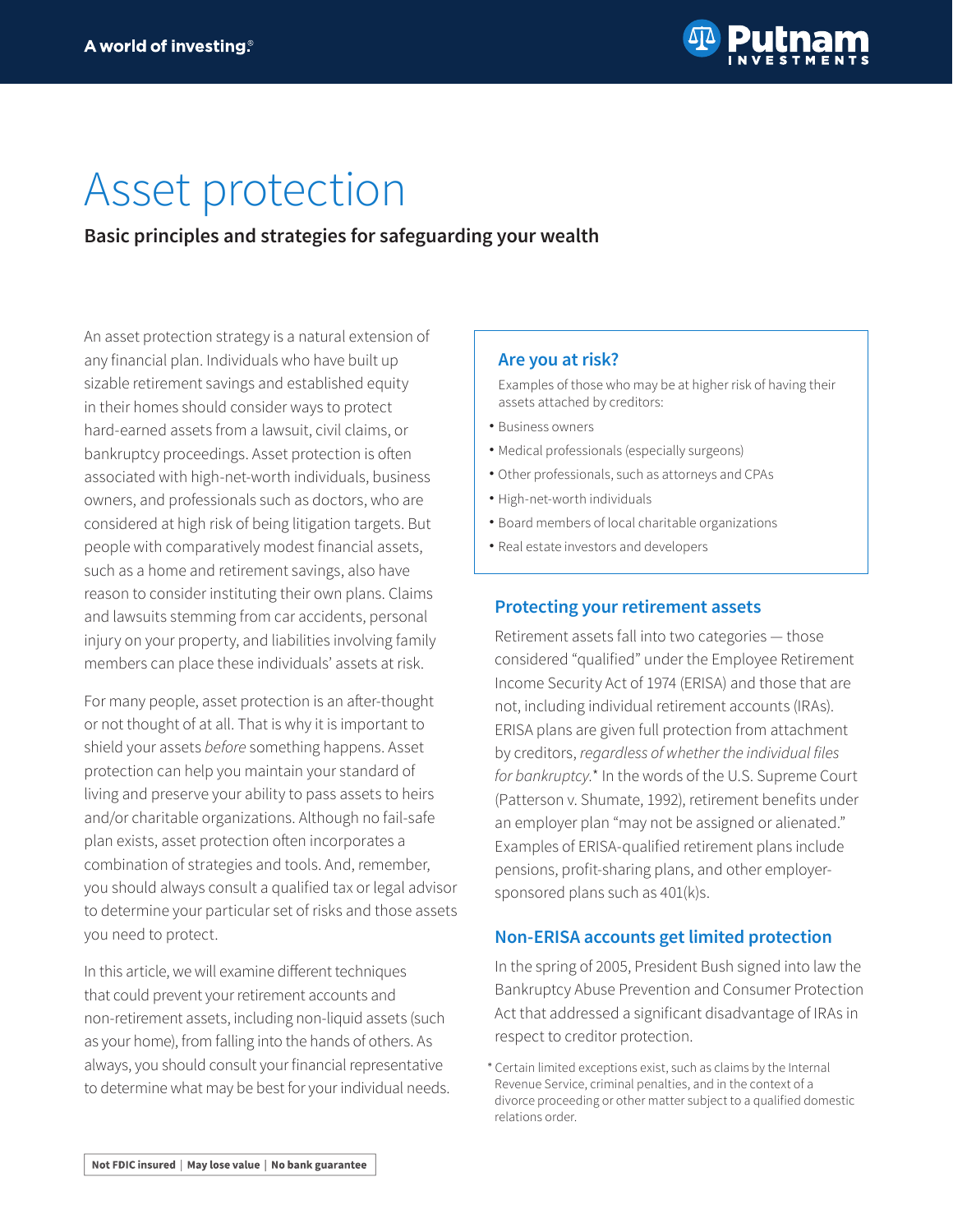#### **Protection for assets held in non-ERISA accounts**

Under the **Bankruptcy Abuse Prevention and Consumer Protection Act,** these assets are fully protected in a bankruptcy situation:

- •IRA assets attributable to rollover contributions from qualified employer plans
- •Assets in the process of being rolled over into an IRA from a qualified plan (either directly or indirectly within the 60‑day reinvestment window)
- •SEP IRAs, SIMPLE IRAs, and 403(b)(7) accounts
- •Other retirement plans not protected under ERISA, such as Individual 401(k)s

#### **Other assets with limited protection**

The law also exempts from the bankruptcy estate up to \$1 million (in the aggregate) of traditional and Roth IRA assets not attributable to rollover contributions from former employer qualified plans

The law does not provide protection outside of federal bankruptcy proceedings, e.g., civil judgments or attachments by creditors

Besides imposing more stringent rules on individuals and businesses filing for bankruptcy, the Act for the first time extended federal protection for assets held within IRAs. It is important to note that while ERISA accounts are shielded from creditors in all instances, the protection of IRAs afforded under the Bankruptcy Abuse Prevention and Consumer Protection Act exists only when the account's owner files for bankruptcy under Chapter 7 in the federal court system. Non-ERISA accounts include traditional and Roth IRAs, simplified employee pension (SEP) IRAs, and SIMPLE IRAs. *(See "Protection for assets held in non-ERISA accounts" above.)*

## **Should you roll over your retirement plan into an IRA?**

Since ERISA plans such as 401(k) accounts provide unlimited protection from creditors — not just in the case of a bankruptcy proceeding — individuals who place a high priority on asset protection may want to think twice before transferring these assets to an IRA. *However, many states grant comparable protection from creditors for IRAs and other accounts such as annuities and life insurance.* Consulting a legal professional who is knowledgeable about asset protection statutes in your state can help you make an informed decision.

#### **Protecting non-retirement assets**

Many individuals have a large part of their net worth tied to non-retirement assets, such as a brokerage account, a home, or an equity stake in a business. Protecting these non-retirement assets often requires a more proactive strategy, developed long before a problem arises.

#### **Titling or transferring assets**

A simple and inexpensive method of protecting certain assets is merely to transfer the ownership of that asset. For example, one straightforward strategy for protecting a home is to transfer property ownership from the high-risk spouse (in the case of a doctor) to the other spouse who is considered low risk. There are, of course, certain complications that may arise if, for example, the marriage were to end in divorce or if the individuals reside in a community property state (e.g., California), so be sure to consult your financial representative or legal professional. It is also important to avoid a "fraudulent conveyance" — illegally transferring property to avoid payment of a pending obligation. Generally, this issue arises when a debtor transfers ownership of assets to another party in response to an unfavorable judgment or knowledge of a potential legal claim.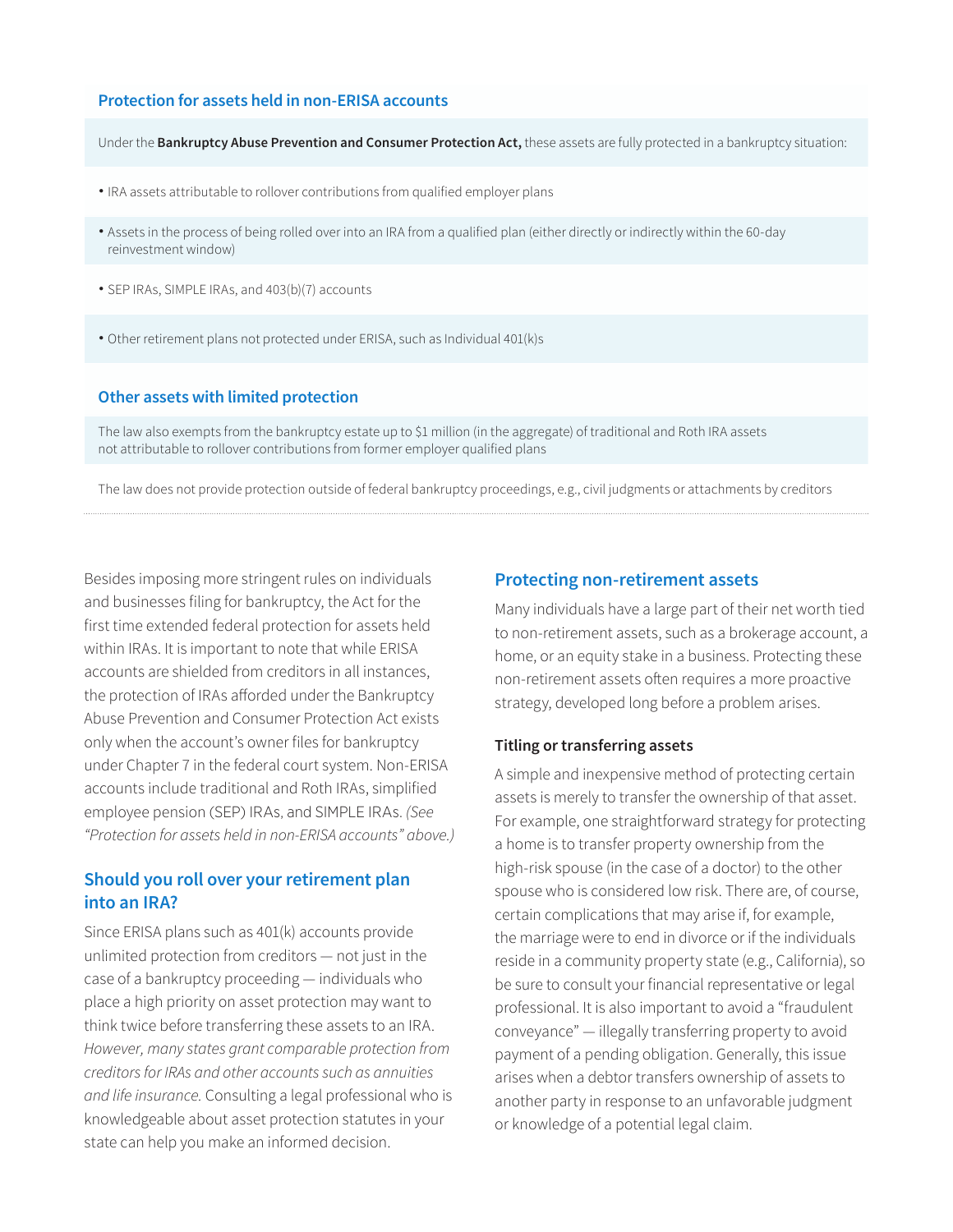## **Alternatives for joint owners**

Owning assets jointly is commonly used for both "hard" assets, such as homes, and liquid assets, such as bank accounts. Joint ownership of property can present certain challenges to an effective asset protection plan. Mainly, claims against any of the joint owners may lead to the attachment of that particular asset, thus penalizing the other joint owner(s). However, certain states allow marital property to be titled as "tenants by entirety," which means creditors generally cannot take joint assets to pay for one spouse's debts. Consult a legal professional familiar with state laws to determine if tenants by entirety is available within your state.

## **Using trusts**

Trusts allow an individual to transfer ownership of assets held in his or her name to a trustee to hold in trust for the benefit of a designated beneficiary. The trusts should be irrevocable; revocable trusts such as living trusts are not effective in protecting assets from creditors. Another option is a "foreign trust," which usually is an irrevocable trust held in and governed by the laws of a foreign jurisdiction. These trusts are generally not subject to judgments of U.S. courts. A growing number of states offer *Domestic Asset Protection Trusts* — trusts established in a U.S. state designed to shield trust assets from the creditors of the beneficiary. It is important to note that complex rules govern these types of trusts, and they may not be an effective deterrent against certain court judgments.

## **Options for business owners**

Any business owner who may be at risk of litigation by patients, customers, or employees should consider protection from claims against the business. The idea is to structure business ownership to make it difficult or expensive for someone to access your assets. This can be accomplished by incorporating the business and creating for federal tax purposes a C corporation or an S corporation. Additional strategies include:

*LLCs and LPs:* Because limited liability companies (LLCs) and limited partnerships (LPs) are considered separate legal entities, assets held within them are not deemed to be "owned" by the individual. Therefore, a plaintiff seeking access to the individual's assets will need to pursue the LLC or LP, and not the business owner

individually. A more advanced strategy using LLCs involves creating several separate LLCs for different aspects of a business, e.g., creating one LLC for business equipment and another LLC for real estate. Although more costly, this strategy creates separate legal ownerships for different business assets that may help protect them from claims on other areas of the business.

*Family limited partnerships:* FLPs allow parents and grandparents to create a limited partnership agreement and name themselves as general partners and their children as limited partners. An FLP lets senior family members transfer the value of their assets (such as real estate, corporate stock, and cash) to children and grandchildren, removing it from their estates for federal tax-planning purposes. Assets placed into the FLP are protected from creditors since the ownership of these assets is transferred from the individual(s) to the partnership. Creditors can target distributions of the partnership by applying to a court for a "charging order," but this does not give them rights to the actual assets held within the partnership, only any distributions. Because FLPs are heavily scrutinized by the IRS, it is critical that they are properly structured and maintained.

## **College savings accounts**

Programs such as 529 plans and Coverdell Education Savings Accounts (ESAs) receive federal protection from bankruptcy proceedings as follows:

- •100% of contributions made more than 720 days prior to a bankruptcy filing are excluded from the bankruptcy estate.
- •Up to \$5,000 of contributions made more than one year and less than 720 days prior to the bankruptcy filing are excluded.
- •Contributions made less than one year prior to the bankruptcy filing are not excluded.
- •All 529 accounts having the same beneficiary are aggregated.
- •All Coverdell ESAs having the same beneficiary are aggregated.
- •To be excluded from the bankruptcy estate, the account beneficiary must be the debtor's child, stepchild, grandchild, or stepgrandchild.

Similar to IRA accounts, certain states will extend additional protection for these college savings programs as well.